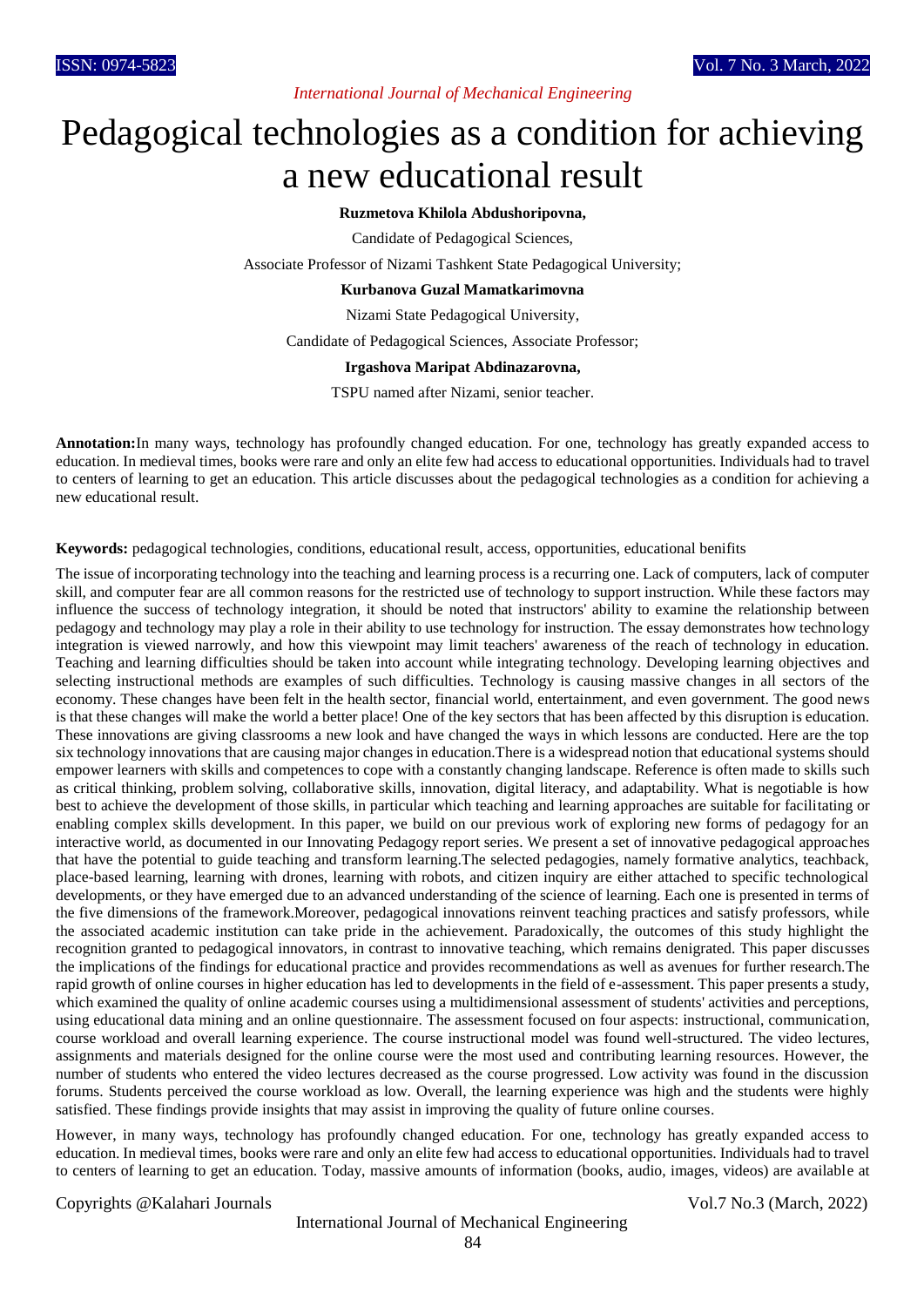one's fingertips through the Internet, and opportunities for formal learning are available online worldwide through, traditional online degree programs, and more. Access to learning opportunities today is unprecedented in scope thanks to technology.It should include the strategies for selecting the desired technologies, skill to demonstrate how the selected technologies will be used, skill to evaluate such technologies, as well as the skill to customize the use of such technological skills in a way that addresses instructional problems. The decision on the selection and use of technology for instruction should be made at the onset – when the instruction is being prepared, not in the middle or at the conclusion of the instruction. The objective and method of instruction including technology and outcomes of instruction should be specified at the planning stage.Opportunities for communication and collaboration have also been expanded by technology. Traditionally, classrooms have been relatively isolated, and collaboration has been limited to other students in the same classroom or building. Today, technology enables forms of communication and collaboration undreamt of in the past.Technology has also begun to change the roles of teachers and learners. In the traditional classroom, such as what we see depicted in de Voltolina's illustration, the teacher is the primary source of information, and the learners passively receive it. This model of the teacher as the "sage on the stage" has been in education for a long time, and it is still very much in evidence today. However, because of the access to information and educational opportunity that technology has enabled, in many classrooms today we see the teacher's role shifting to the "guide on the side" as students take more responsibility for their own learning using technology to gather relevant information. Schools and universities across the country are beginning to redesign learning spaces to enable this new model of education, foster more interaction and small group work, and use technology as an enabler.Technology is a powerful instrument that can help and improve education in a variety of ways, from making it easier for teachers to generate instructional materials to allowing individuals to learn and collaborate in new ways. With the Internet's global reach and the widespread availability of smart gadgets that can connect to it, a new era of anytime, anywhere education is on the horizon. It will be up to instructional designers and educational technologies to take advantage of the technological opportunities to transform education such that effective and efficient education is available to everyone, everywhere.The issue of incorporating technology into the teaching and learning process is a recurring one. Lack of computers, lack of computer skill, and computer fear are all common reasons for the restricted use of technology to support instruction. While these factors may influence the success of technology integration, it should be noted that instructors' ability to examine the relationship between pedagogy and technology may play a role in their ability to use technology for instruction. The essay demonstrates how technology integration is viewed narrowly, and how this viewpoint may limit teachers' awareness of the reach of technology in education. Teaching and learning difficulties should be taken into account while integrating technology. Developing learning objectives and selecting instructional methods are examples of such difficulties.Using technology to enhance the educational process involves more than just learning how to use specific piece of hardware and software. It requires an understanding of pedagogical principles that are specific to the use of technology in an instructional settings…Pedagogy-based training begins by helping teachers understand the role of learning theory in the design and function of class activities and in the selection and use of instructional technologies.The relationship between instructional technology and pedagogical concepts is considered with a view of assisting teachers to recognize the impact of such a relationship in an educational inquiry. Technology integration is complex and is made up of processes of interconnected activities. The essence of this article is to explore those processes and to encourage teachers and those connected with technology integration to be reflective practitioners.It does not connect instructional technology with the learning objectives, methods of instruction, learning style and pace of learning, assessment and evaluation strategies, including follow-up procedures. Specifically, technology integration should incorporate the technological skill and ability to use pedagogical knowledge as a base for integrating technology into teaching and learning. This implies that teachers should develop strategies to motivate students to keep them focused as the instruction progresses and to consider that different students prefer different learning styles and that they learn at different rates.It is important that teachers use a variety of teaching methods, and students must be taught to use the newly acquired knowledge and skill as well as to critically evaluate and modify such knowledge. In other words, teachers should be able to engage students in an exploratory learning experience which is designed to stimulate thinking.We teach a subject not to produce little living libraries on that subject, but rather to get a student to think mathematically for himself, to consider matters as an historian does, to take part in the process of knowledgegetting.This can imply that teaching software skills without consideration to the basic foundation knowledge that justifies their application is likely to result in rote memorization of disjointed information on various technologies used.In a broad sense, technology integration can be described as a process of using existing tools, equipment and materials, including the use of electronic media, for the purpose of enhancing learning. It involves managing and coordinating available instructional aids and resources in order to facilitate learning. It also involves the selection of suitable technology based on the learning needs of students as well as the ability of teachers to adapt such technology to fit specific learning activities. It calls for teachers' ability to select suitable technology while planning instruction. It also requires teachers to use appropriate technology to present and evaluate instruction as well as use relevant technology for follow-up learning activities. Such a broad definition of technology in education will help teachers develop a rational approach toward technology integration.In teaching and learning, technology should be applied as a process rather than as a single, isolated and discrete activity.Technology in education is not a mere object to be introduced into teaching and learning activities at will without considering basic principles of learning and sound teaching methodology. Therefore, to assume that educational technology is an object that can be used and detached at any time is a false assumption because educational technology is not applied in a vacuum. It is guided by learning principles about how individuals learn and how they retain the knowledge and skill they have acquired. It is also based on the students' expectations of the outcome of learning and how the outcomes could be applied to enrich practical life experiences. Therefore, technological application should be based on sound teaching and learning principles to avoid teaching hardware and software technologies in an isolated manner. Technologies used for instructional delivery should form part of the cohesive components of instruction; they should not be detachable objects.Technology should be implemented in the classroom only if its role in a given instruction is determined along with pedagogical issues related to a given instructional task. The role of technology in education can only be determined if teachers who implement technology at the classroom level are involved in technology decision- making because teachers have the responsibility of facilitating instruction.The

#### Copyrights @Kalahari Journals Vol.7 No.3 (March, 2022)

#### International Journal of Mechanical Engineering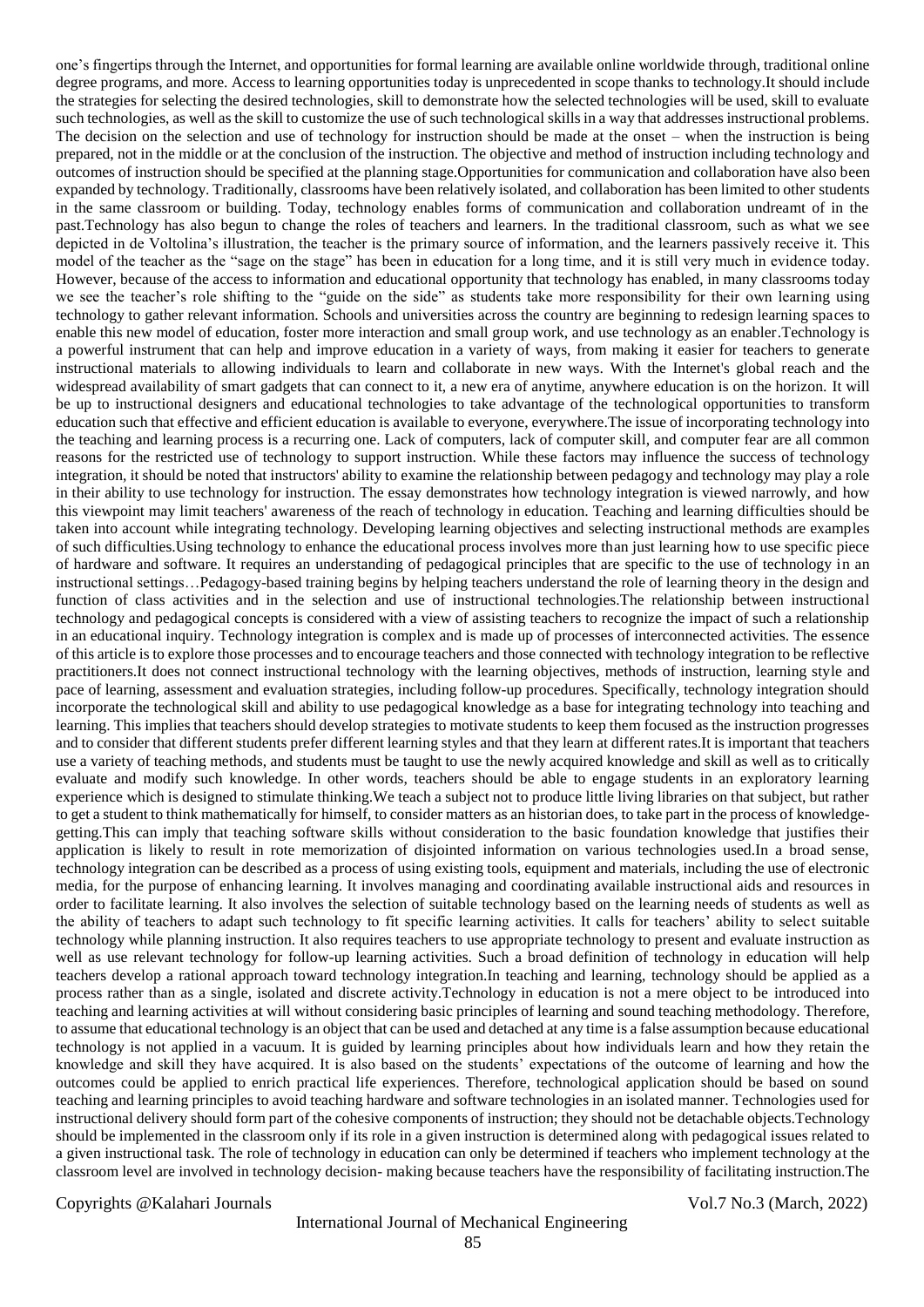interaction between teacher and students in the highest sense of the word implies something more than mutual influence on each other. For the implementation of interaction, it is necessary for the interlocutors to accept each other as equal subjects of this communication. Pedagogical influence, acting as a short moment of communication or a long-term influence, ensures the implementation of functions in accordance with the educational goal. When analyzing the pedagogical impact, one should proceed from its purpose as the initial moment of the teacher's interaction with the student. In other words, the main purpose of pedagogical influence is to transfer the student to the position of a subject who is aware of his own life. The implementation of these functions of pedagogical influence is provided by pedagogical technology, which scientifically substantiates the professional choice of the teacher's influence on the child in his interaction with the world, forms his attitude to this world. The essence of pedagogical technology is revealed through a system of necessary and sufficient elements that are interconnected and have an internal logic. To determine the components of pedagogical technology, it is necessary to answer a number of questions: - what elements make up pedagogical technology;

- what is their necessary and sufficient presence;
- in what relationship they are;
- what are the general and specific functions of each element.

Educational technologies aren't all created equal. This chapter presents a paradigm for classifying various technologies in the K-12 educational setting into operational and pedagogical technology groups based on whether they directly participate in the teaching and learning process. Furthermore, depending on whether they are teacher-driven tools or algorithm-driven learning programs, pedagogical technologies are divided into tool-based and program-based technologies. In order to effectively implement tool-based technologies, learning goals must be redefined to include student-centered education. More research is needed to completely understand and develop program-based technologies, because current ones are under-researched and fail to engage and encourage pupils to learn.It is important that teachers recognize that a relationship exists between technology in education and pedagogical decision-making.There is no blueprint for technology integration, however, it is suggested that effort be made to link technology for instruction to all levels of pedagogical processes and activities as described next.Pedagogical communication, which is aimed at "opening the student in communication" through the creation of psychologically comfortable conditions for the disclosure of him as a person. Pedagogical assessment, which provides the functions of "bringing in the image" at the level of social norms, stimulating activity and correcting deviations, is possible against the background of the implementation of the assessment, which is not perceived by the student as an assessment, but carried out in a hidden order.Identifying learning objectives in a technology-based instruction requires teachers to select and adapt instructional technology to match the objectives based on the students' needs.

Presenting instruction using technology as part of the instructional process requires teachers to choose the methods that are relevant to the objectives, the technology selected, learning styles, modes and pace of learning.

Evaluating technology-based instruction requires teachers to select appropriate evaluation techniques that are relevant to the objectives, methods of instruction, and to technologies that have been used.

Designing follow-up activities using technology requires teachers to select appropriate follow-up materials that are relevant to the objectives of the instruction and technologies that are accessible to the students as well as easy to use.

Developing course enrichment materials using technology requires teachers to provide opportunity for students to explore issues related to the course materials and to provide them with the opportunity to select and analyze course enrichment materials using technology in ways that broaden their problem-solving skills.

Locating sources for additional instructional materials using technology requires teachers to use the internet and multimedia networks to develop additional learning materials and expand instructional resources aimed at broadening the knowledge and the skill gained.

Designing a dynamic classroom using technology requires teachers to provide a learning environment that is colorful, engaging, exciting, interactive and energetic as a way of encouraging students to venture into the world of technology and to discover knowledge for themselves.An important factor is the education of schoolchildren of junior and senior classes through art. At the same time, the teacher of fine arts must himself master the basic tools: the basics of composition, drawing, painting, various decorative techniques. He also needs to know the history of art, pedagogy and psychology, which is learned at the student's bench. The student - the future teacher should, first of all, himself learn all those levels of knowledge and skills with the help of which he will teach the students.Tradition and innovation in teaching. Today, among educators there is no common opinion on the need to combine in their work both formal and informal methods of teaching. There is a certain misunderstanding in the groups when the conversation begins about the need to introduce informal approaches in the teaching of the fine arts.Pedagogical innovation offers a new approach to learning - personality-centered.A distinctive feature of educational and cognitive activity in innovative education is this type of mastery of knowledge, in which conditions are created for students to be included not just in educational activities, but in creative activities. In this case, the student's activity reaches a productive-creative level. In innovative teaching, this activity proceeds as creative, in the process of which the student's knowledge is formed simultaneously with the skills and creative products are created, which confirm and form the skills, and generalizes the systemic nature of knowledge. Analyzing the psychological essence of innovative teaching, it should be noted that in innovative education there is a positive struggle with a lack of emotionality.At the present stage, the requirements for the teacher's professional training are increasing. Accordingly, every teacher should know how to move from a simple lesson to a pedagogical technology consisting of blocks of thematic lessons and auxiliary visual, auditory information.Technological innovations are having a significant impact on educational systems at all levels. Online courses, teaching aids, educational software, social networking tools, and other emerging technologies are disrupting the traditional classroom environment. Understanding the effects that technological innovations have on students, teachers, and schools is critical

Copyrights @Kalahari Journals Vol.7 No.3 (March, 2022)

# International Journal of Mechanical Engineering